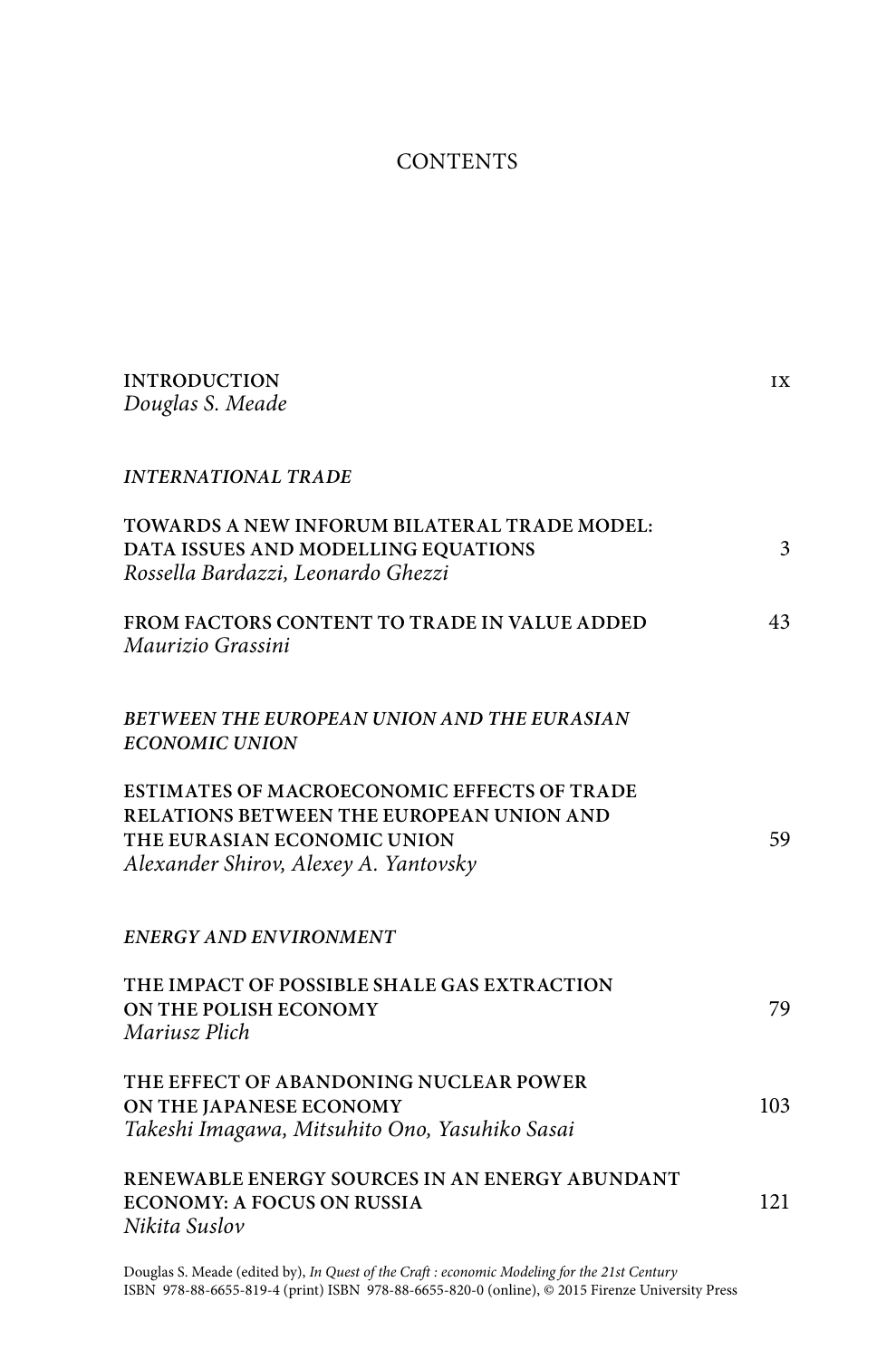| <b>WAYS TO IMPROVE ENVIRONMENTAL POLICY IN RUSSIA</b><br>Tatiana Tagaeva, Vadim Gilmundinov                                                                                                                                                           | 139 |
|-------------------------------------------------------------------------------------------------------------------------------------------------------------------------------------------------------------------------------------------------------|-----|
| A PROCEDURE FOR SHOCKING THE SAFRIM MODEL<br>TO CALCULATE THE MACRO-ECONOMIC IMPACT OF<br><b>GREENHOUSE GAS MITIGATION ON THE SOUTH AFRICAN</b><br><b>ECONOMY</b><br>David Mullins, Nomsa Phindile Nkosi                                              | 149 |
| DEMOGRAPHICS AND PERSONAL CONSUMPTION                                                                                                                                                                                                                 |     |
| DEMOGRAPHIC CHANGE AND CONSUMPTION PATTERNS<br><b>IN THAILAND</b><br>Somprawin Manprasert                                                                                                                                                             | 171 |
| DEMOGRAPHIC CHANGE AND CONSUMPTION - HOW<br>AGEING AFFECTS THE LEVEL AND STRUCTURE OF PRIVATE<br><b>CONSUMPTION</b><br>Britta Stöver, Marc Ingo Wolter                                                                                                | 195 |
| THE LONG-TERM DEMOGRAPHIC FORECAST FOR RUSSIA<br>Vadim Potapenko                                                                                                                                                                                      | 211 |
| <b>POLICY ISSUES</b>                                                                                                                                                                                                                                  |     |
| VISUALIZING HUMAN CAPITAL INVESTMENT NEEDS<br><b>IN TANZANIA TO 2030</b><br>Douglas S. Meade                                                                                                                                                          | 229 |
| FORECASTING TAX REVENUES IN LATVIA:<br><b>ANALYSIS AND MODELS</b><br>Velga Ozolina, Astra Auzina-Emsina, Remigijs Pocs                                                                                                                                | 253 |
| MACRO-ECONOMIC IMPACT ANALYSIS OF THE SOUTH<br>AFRICAN BROILER INDUSTRY USING THE SOUTH AFRICAN<br><b>INFORUM MODEL (SAFRIM)</b><br>Christo Joubert, Nomsa Phindile Nkosi                                                                             | 275 |
| MODELING OF THE IMPACTS OF MONETARY AND FISCAL<br>POLICY IN THE RUSSIAN ECONOMY - USING THE GE-IO<br>MODEL OF RUSSIA WITH AGGREGATE MONEY<br><b>AND CURRENCY MARKETS</b><br>Vadim Gilmundinov, Vladimir Melnikov, Sergei Petrov,<br>Alexander Shmakov | 289 |

VI IN QUEST OF THE CRAFT: ECONOMIC MODELING FOR THE 21ST CENTURY